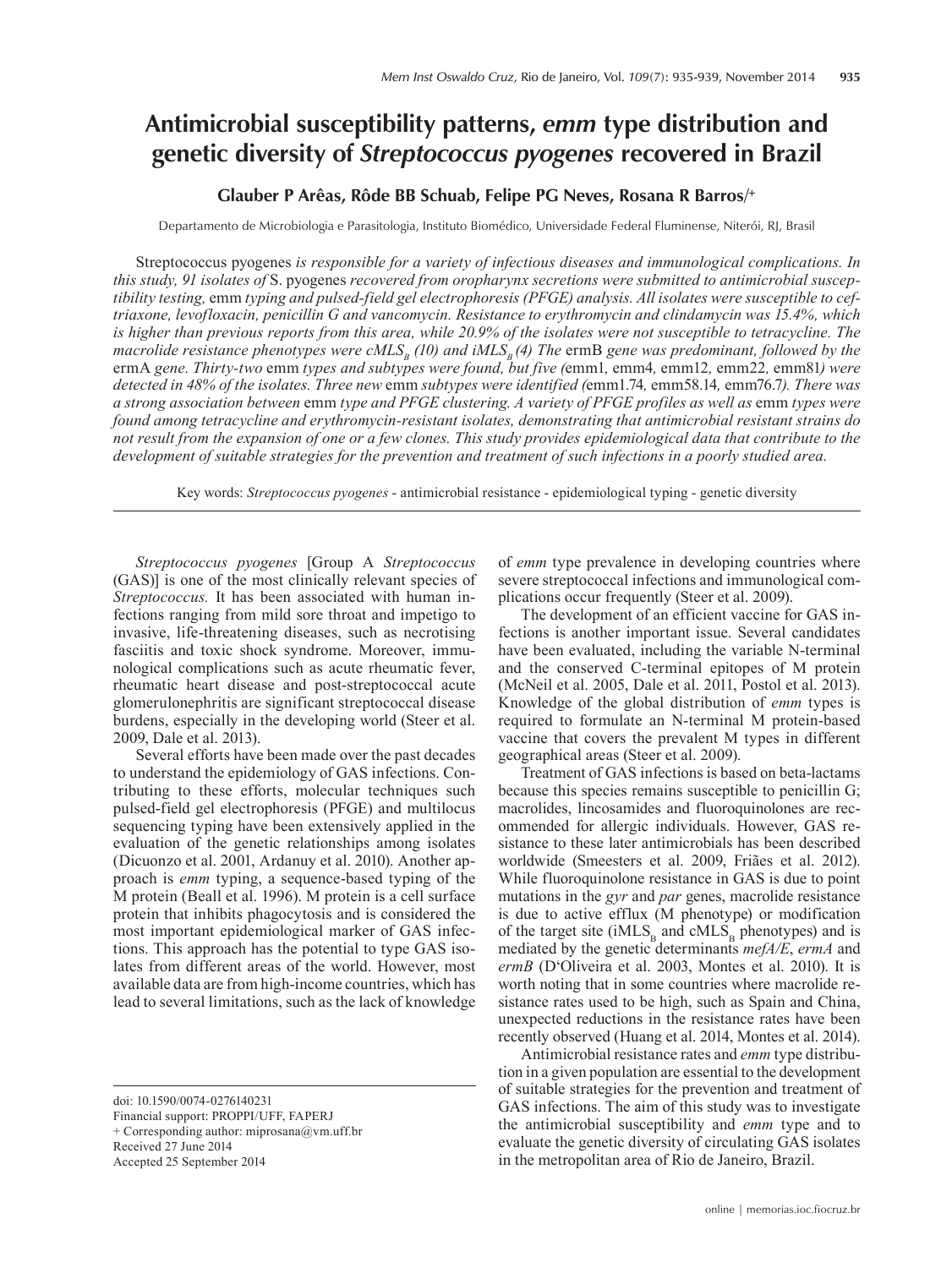### **SUBJECTS, MATERIALS AND METHODS**

*Isolates* - Ninety-one GAS isolates recovered from oropharynx secretions were included in this study. Clinical specimens were processed during routine diagnoses by one clinical laboratory in Rio de Janeiro from January 2008- July 2012. The subjects' ages varied from two-56 years, but 46% of the isolates were recovered from children two-11 years of age and 51.6% were from women. In our laboratory, these isolates were cultured on blood agar plates (Difco Laboratories, USA) and submitted to conventional tests (PYR test, bacitracin susceptibility and streptococcal serogrouping) to confirm species identification.

*Antimicrobial susceptibility testing* - All isolates were submitted to susceptibility tests to ceftriaxone (30 µg), clindamycin (2 µg), erythromycin (15 µg), levofloxacin (5 µg), penicillin (10 U), tetracycline (30 µg) and vancomycin  $(30 \mu g)$  (CECON, Brazil) using the disk diffusion method on Mueller-Hinton blood agar (Difco) according to CLSI guidelines (2013). Macrolide resistance phenotypes were determined by the double disk test using erythromycin (15 µg) and clindamycin (2 µg) disks placed 12 mm apart (CLSI 2013). The erythromycin minimum inhibitory concentration (MIC) was determined in all resistant and intermediate isolates by the agar dilution method (CLSI 2009).

*Investigation of erythromycin resistance-associated genes* - DNA preparation was performed as previously described (Dmitriev et al. 2002) with modifications. Briefly, suspensions with turbidity adjusted to McFarland Standard 3.0 were prepared in 300 µL of 10 mM Tris-EDTA buffer and boiled for 5 min. The presence of *ermA*, *ermB* and *mefA/E* genes was investigated in erythromycin-resistant isolates using specific polymerase chain reaction (PCR) protocols (Sutcliffe et al. 1996, Perez-Trallero et al. 2007). Cycling was carried in a GeneAmp 9700 Thermocycler (Applied Biosystems, USA). PCR products were resolved on 1% agarose gels.

*Determination of emm types* - *emm* types were determined by a sequence-based protocol (cdc.gov/ncidod/ biotech/strep/protocol emm-type.htm) using BigDye Terminator Cycle Sequencing Kit (Applied Biosystems). Sequencing was performed using a 3130 Genetic Analyzer (Applied Biosystems). Sequences were edited using Bioedit software v.7.0 and compared with reference sequences using the BLAST algorithm (blast.ncbi.nlm.nih.gov/Blast. cgi). Sequences that did not match with 100% similarity to any sequence deposited in GenBank were submitted to the Centers for Disease Control and Disease (CDC) *emm* sequence database (cdc.gov/ncidod/biotech/strep/strepblast.htm) for assignment to new *emm* subtypes.

*Analysis of DNA restriction patterns by PFGE* - All 44 isolates belonging to the five prevalent *emm* types (*emm1*, *emm4*, *emm12*, *emm22* and *emm81*) were analysed by PFGE after the DNA was digested with *SmaI* according to a previous protocol (Teixeira et al. 1997) with modifications as described below. Briefly, bacteria were grown on blood agar plates. A 300-µL aliquot of bacterial suspension in PIV buffer was mixed with an equal

volume of low melting point agarose (Promega, USA) and distributed into plug moulds. Plugs were incubated in 2 mL of lysis solution containing 5 mg/mL lysozyme. *Sma*I digestion was performed according to the manufacturer's recommendations (Invitrogen, USA). DNA fragments were separated by the CHEF-DRIII system (Bio-Rad Laboratories, USA). The dice coefficient was calculated by visual analysis and dendrograms based on Unweighted Pair Group Method with Arithmetic Mean were constructed using genomes.urv.cat/UPGMA.

*Statistical analyses* - The discriminatory power of *emm* typing, regarding the overall population as well as erythromycin and tetracycline resistance, was measured using Simpson's index of diversity (SID) by calculating the 95% confidence intervals (CI) (Hunter & Gaston 1988, Grundmann et al. 2001). All calculations were performed using the Comparing Partitions Tool available from comparingpartitions.info.

#### **RESULTS**

Conventional tests identified all isolates as S. pyogenes. By the disk diffusion method, all isolates were susceptible to ceftriaxone, levofloxacin, penicillin G and vancomycin. Tetracycline-resistant and intermediate isolates comprised 18.7% and 2.2% of isolates, respectively. Clindamycin resistance was observed in 15.4% of isolates, while erythromycin-resistant and intermediate isolates comprised 14.3% and 1.1% of isolates, respectively. The erythromycin MIC varied from 8-256 µg/ mL and therefore, the resistance rate was 15.4%. Ten and four isolates showed  $\text{cMLS}_B$  and  $\text{iMLS}_B$  resistance phenotypes, respectively. The genetic determinant *ermB*  was predominant and was detected in 78.6% of the erythromycin-resistant isolates, alone or in association with *ermA* (64.3%). Neither the M phenotype nor the *mefA/E* gene was observed in this study. Erythromycin MIC values, the distribution of macrolide resistance phenotypes and genotypes and *emm* types of erythromycin-resistant isolates are shown in Table.

Thirty-two *emm* types or subtypes were identified among 86 of the 91 GAS isolates. Five isolates were nontypeable, even after three attempts. The most frequent



Fig. 1: distribution of *emm* types and subtypes among isolates of *Streptococcus pyogenes* recovered from oropharynx secretion. NT: non-typeable;  $\blacksquare$ : new subtypes.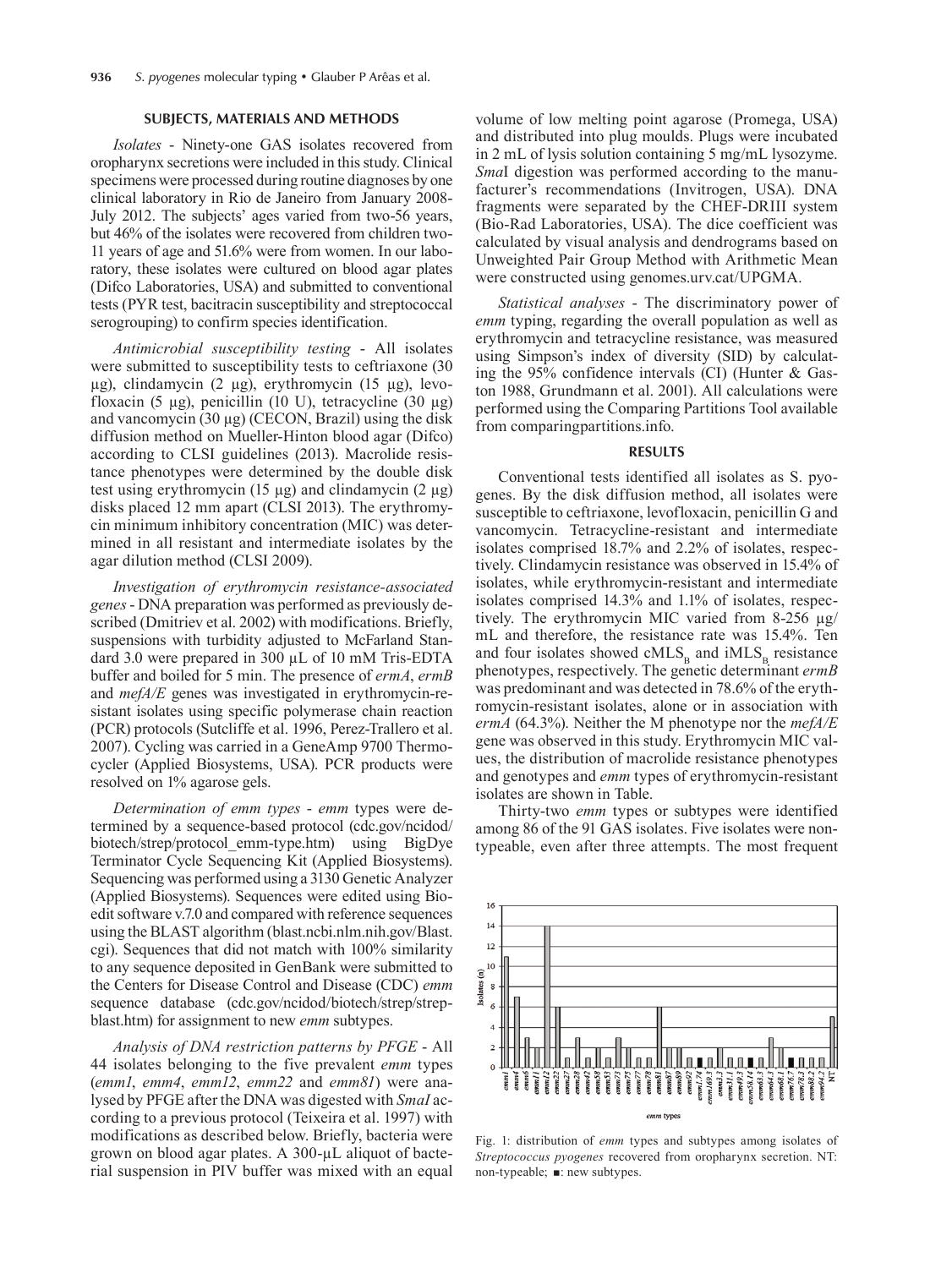| Isolate<br>number | Year of<br>recovery | emm<br>type | <b>MIC</b><br>$(\mu g/mL)$ |                   | Macrolide resistance genes |        |        |
|-------------------|---------------------|-------------|----------------------------|-------------------|----------------------------|--------|--------|
|                   |                     |             |                            | Phenotype         | ermA                       | ermB   | mefA/E |
| 186               | 2008                | 68.1        | > 256                      | $cMLS_p$          |                            | $^{+}$ |        |
| 274               | 2008                | 58          | > 256                      | iMLS <sub>p</sub> | $^{+}$                     |        |        |
| 302               | 2008                | 58          | > 256                      | iMLS <sub>p</sub> | $^{+}$                     |        |        |
| 402               | 2009                |             | > 256                      | cMLS <sub>B</sub> | ٠                          | $^{+}$ |        |
| 418               | 2009                | 58.14       | 8                          | iMLS <sub>p</sub> | $^{+}$                     |        |        |
| $425^a$           | 2009                | 3.3         | 16                         | cMLS <sub>B</sub> | $\overline{\phantom{a}}$   | $^{+}$ |        |
| 536               | 2010                | 22          | > 256                      | cMLS <sub>p</sub> | $\overline{\phantom{a}}$   | $^{+}$ |        |
| 637A              | 2011                |             | > 256                      | cMLS <sub>B</sub> | $^{+}$                     | $+$    |        |
| 638               | 2011                | 76.7        | > 256                      | cMLS <sub>B</sub> | $^{+}$                     | $+$    |        |
| 710               | 2011                | 28          | > 256                      | $cMLS_{p}$        | ٠                          | $^{+}$ |        |
| 749               | 2011                | 73          | > 256                      | cMLS <sub>B</sub> | $^{+}$                     | $^{+}$ |        |
| 750               | 2011                | 6           | > 256                      | cMLS <sub>p</sub> | $^{+}$                     | $+$    |        |
| 780               | 2012                | 11          | > 256                      | cMLS <sub>p</sub> | $^{+}$                     | $^{+}$ |        |
| 798               | 2012                | 11          | > 256                      | iMLS <sub>B</sub> | $^{+}$                     | $^{+}$ |        |

TABLE Phenotypic and genotypic characteristics of macrolide resistant isolates

*a*: this isolate was intermediate by disk diffusion; cMLS<sub>B</sub>: constitutive MLS<sub>B</sub> phenotype; iMLS<sub>B</sub>: inducible MLS<sub>B</sub> phenotype; MIC: minimal inhibitory concentration (susceptible <  $0.25 \mu g/mL$ , intermediate  $0.5 \mu g/mL$ , resistant > 1  $\mu g/mL$ ); +: presence of the gene; -: absence of the gene.

types were *emm1*, *emm4*, *emm12*, *emm22* and *emm81*, accounting for 48% of all isolates. Three new sequences were designated by the CDC *Streptococcus* Laboratory as new *emm* subtypes (*emm1.74*, *emm58.14* and *emm76.7)* and deposited in the *emm* sequence database (cdc.gov/pub/infectious\_diseases/biotech/tsemm) and in GenBank (accession KM364527-KM364529). These new subtypes differed from their parental types in 1-2% of the nucleotide sequence. The *emm* typing revealed a high level of diversity among the overall population (SID  $= 0.941$ ; 95% CI, 0.917-0.965). The frequency of each *emm* type is shown in Fig. 1.

Fourteen different *emm* types or subtypes were found among 19 tetracycline non-susceptible isolates, while 11 distinct *emm* types or subtypes were found among 14 erythromycin and clindamycin-resistant isolates. Two new *emm* subtype isolates were resistant to these antimicrobials. The SID values calculated for erythromycinresistant (0.967; 95% CI, 0.929-1.000) and tetracycline non-susceptible (0.959; 95% CI, 0.915-1.000) isolates were higher than those calculated for erythromycin (0.929; 95% CI, 0.898-0.960) and tetracycline (0.898; 95% CI, 0.855-0.940) susceptible isolates.

PFGE analysis of 44 isolates belonging to the five prevalent *emm* types generated 20 restriction profiles, which are shown in Fig. 2. One single PFGE profile was shared by all *emm12* isolates. Three profiles, whose similarities varied from 50-85%, were observed among *emm1* isolates. The most frequent profile was shared by eight isolates, including one resistant to erythromycin. Regarding *emm4*, four profiles were observed among seven isolates, ranging from 85-96% similarity. Among *emm22* and *emm81* isolates (6 isolates each), unique PFGE profiles were observed for each isolate, varying from 70-95% similarity.



Fig. 2: pulsed-field gel electrophoresis profiles, dendrograms, year of isolation and macrolide resistance features of prevalent *emm* types isolates.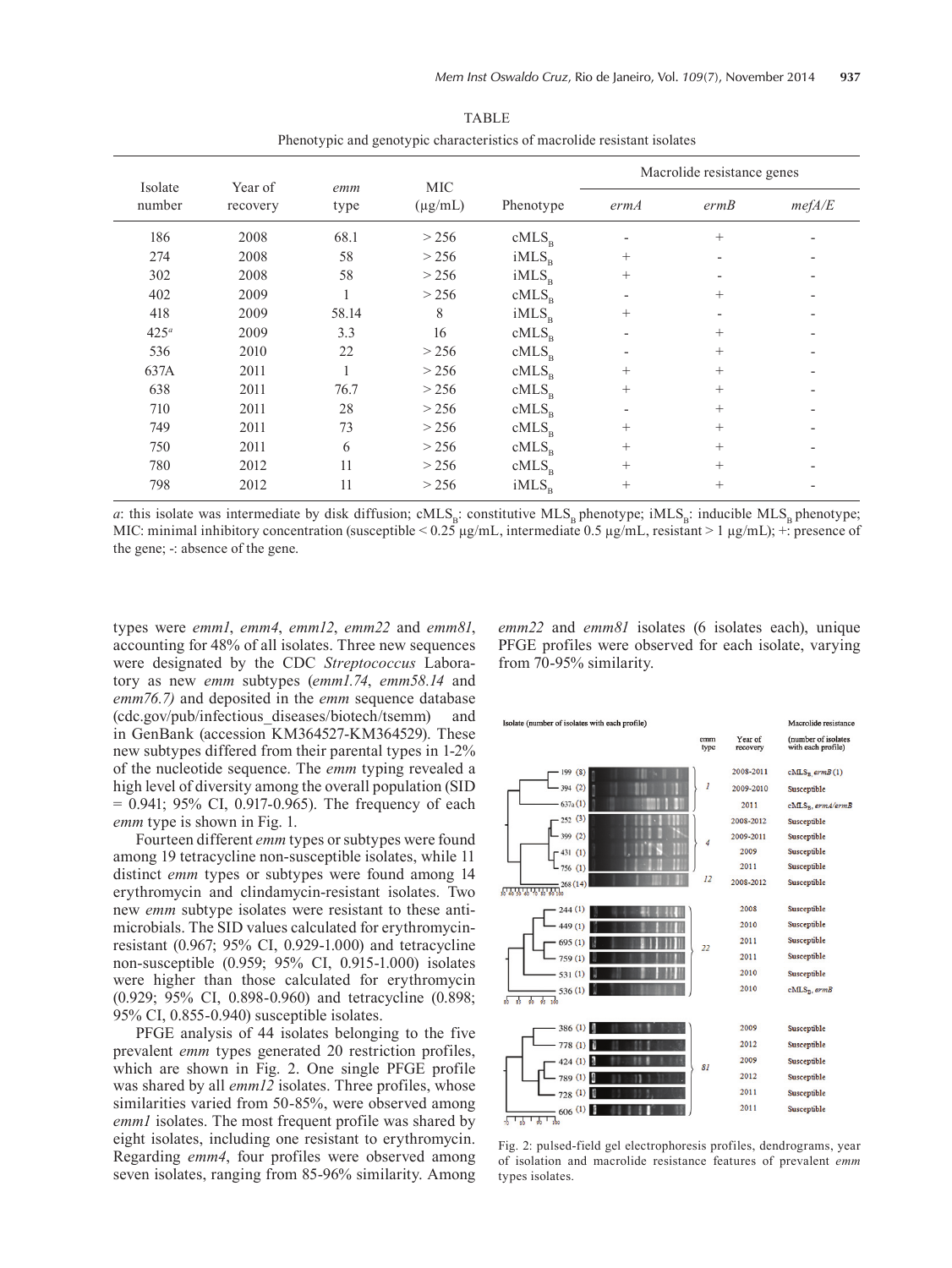## **DISCUSSION**

In this study, 91 GAS isolates recovered from oropharynx secretions of residents of Rio de Janeiro were submitted to susceptibility testing and typing methodologies. Despite the lack of data regarding the clinical conditions of the individuals, these results are relevant because both infected and colonised individuals can transmit this species to susceptible subjects.

Isolates were fully susceptible to beta-lactams and glycopeptides, as observed over decades of antibiotic usage. They were also susceptible to levofloxacin, despite previously detected resistance to this antimicrobial (Smeesters et al. 2009, Montes et al. 2010).

The tetracycline resistance rate was lower than that observed in a study conducted in Brazil one decade ago, in which the authors reported 43.1% resistance (D'Oliveira et al. 2003). Instead, it was very similar to recent data from southern Brazil and Portugal (Torres et al. 2011, Friães et al. 2012). However, 73% resistance to this antimicrobial was reported in a recent study from India (Mathur et al. 2014). These findings may reflect that, while a consistent trend of decreasing tetracycline resistance has been recently observed in Brazil, circulating GAS isolates from other regions are highly resistant to this antimicrobial.

Regarding erythromycin and clindamycin resistance, the rates found here far exceeded those previously reported in the same geographical area (D'Oliveira et al. 2003, Torres et al. 2011), but they are very similar to those described in some recent studies conducted in Europe (Friães et al. 2012, Syrogiannopoulos et al. 2013). While a trend of decreasing erythromycin resistance has been recently observed in Spain and Taiwan (Huang et al. 2014, Montes et al. 2014), the resistance rates in our study fluctuated over the years. Inducible and constitutive  $MLS<sub>p</sub>$  phenotypes, which are associated with *ermA* and/ or *ermB* genes, were observed among isolates belonging to a variety of *emm* types, reflecting the polyclonal origin of such isolates. It is worth noting that the M phenotype and the *mefA/E* genotype, associated with *emm12*, were common in Brazil before the year 2000 (Torres et al. 2011), but they have not been detected since that time, either by those authors or in this study. In contrast,  $MLS<sub>B</sub>$ emerged after the 2000s and is linked to a variety of *emm* types, such as *emm11*, *emm22*, *emm28* and *emm73*  (Torres et al. 2011). In contrast to this local replacement of the M phenotype with the  $cMLS<sub>B</sub>$  phenotype, the M phenotype has been prevalent over 12 years of survey (1998-2010) in Taiwan (Huang et al. 2014). However, the authors observed the replacement of *emm12* with *emm22* as the prevalent type associated with macrolide resistance, as well as a decreasing rate in macrolide resistance from 53.1% before 2000 to 10.7% from 2006-2010. These variations demonstrate how dynamic the bacterial population is worldwide and also highlight the need for changing therapeutic recommendations in geographical areas where  $MLS_B$  phenotypes predominate.

A wide variety of *emm* types, including new alleles, were observed in our study, as demonstrated by the SID calculation. The diversity of *emm* types and the detection of new alleles from GAS isolates recovered from

oropharynx secretions have been described in previous studies from Brazil (Teixeira et al. 2001, Tartof et al. 2010) and throughout the world (Shea et al. 2011). These findings reflect the genetic heterogeneity of such isolates and contribute to the expansion of the *emm* type database. The most frequent *emm* types found here are among the prevalent types in high-income countries, where the majority of studies have been performed (Steer et al. 2009, Shea et al. 2011). However, they differ significantly from those types observed in recent studies from India and the Pacific Region (Baroux et al. 2014, Mathur et al. 2014). Due to the limited amount of data from Latin America, our results contribute to a better understanding of *emm* type distribution in a poorly studied area. This issue is particularly important considering that M protein-based vaccines are under development (Dale et al. 2013). When comparing the two most promising 26 and 30-valent M vaccines, 49% and 64% of our isolates, respectively, have *emm* types included in these formulations. The potentially low impact of these vaccines can be explained by the fact that the M protein fragments for the 26-valent M vaccine were selected based on *emm* type distribution in North America (Steer et al. 2009).

There was strong agreement between *emm* type and PFGE clustering, as previously observed (Torres et al. 2011). No identical PFGE profile was observed among isolates belonging to distinct *emm* types, which could be related to the horizontal transfer of *emm* genes (Whatmore et al. 1994). Regarding erythromycin-resistant isolates, a great diversity of PFGE profiles and *emm* types were observed, illustrating that this characteristic is not due to the expansion of a specific clone. Moreover, both erythromycin-susceptible and erythromycin-resistant *emm1* isolates shared a single PFGE profile. This finding suggests that the *emm* type, not erythromycin resistance, is more likely to be a determinant of clonality.

In conclusion, susceptibility testing and epidemiological typing techniques revealed an incidence of macrolide resistance not yet observed in this area and a great diversity of *emm* types, including new alleles, among GAS isolates circulating in Brazil. These data contribute to the improvement of prevention and treatment strategies of GAS infections.

#### **ACKNOWLEDGEMENTS**

To the Fleury Group, for strains donation, and to André V Barbosa, from the DNA Sequencing Platform, UFF.

#### **REFERENCES**

- Ardanuy C, Domenech A, Rolo D, Calatayud L, Tubau F, Ayats J, Martin R, Liñares J 2010. Molecular characterization of macrolide- and multidrug-resistant *Streptococcus pyogenes* isolated from adult patients in Barcelona, Spain (1993-2008). *J Antimicrob Chemother 65*: 634-643.
- Baroux N, D'Ortenzio E, Amédéo N, Baker C, Alsuwayyid BA, Dupont-Rouzeyrol M, O'Connor O, Steer A, Smeesters PR 2014. The *emm*-cluster typing system for group A *Streptococcus* identifies epidemiologic similarities across the Pacific Region. *Clin Infect Dis 59*: e84-e92.
- Beall B, Facklam R, Thompson T 1996. Sequencing *emm*-specific PCR products for routine and accurate typing of group A streptococci. *J Clin Microbiol 34*: 953-958.